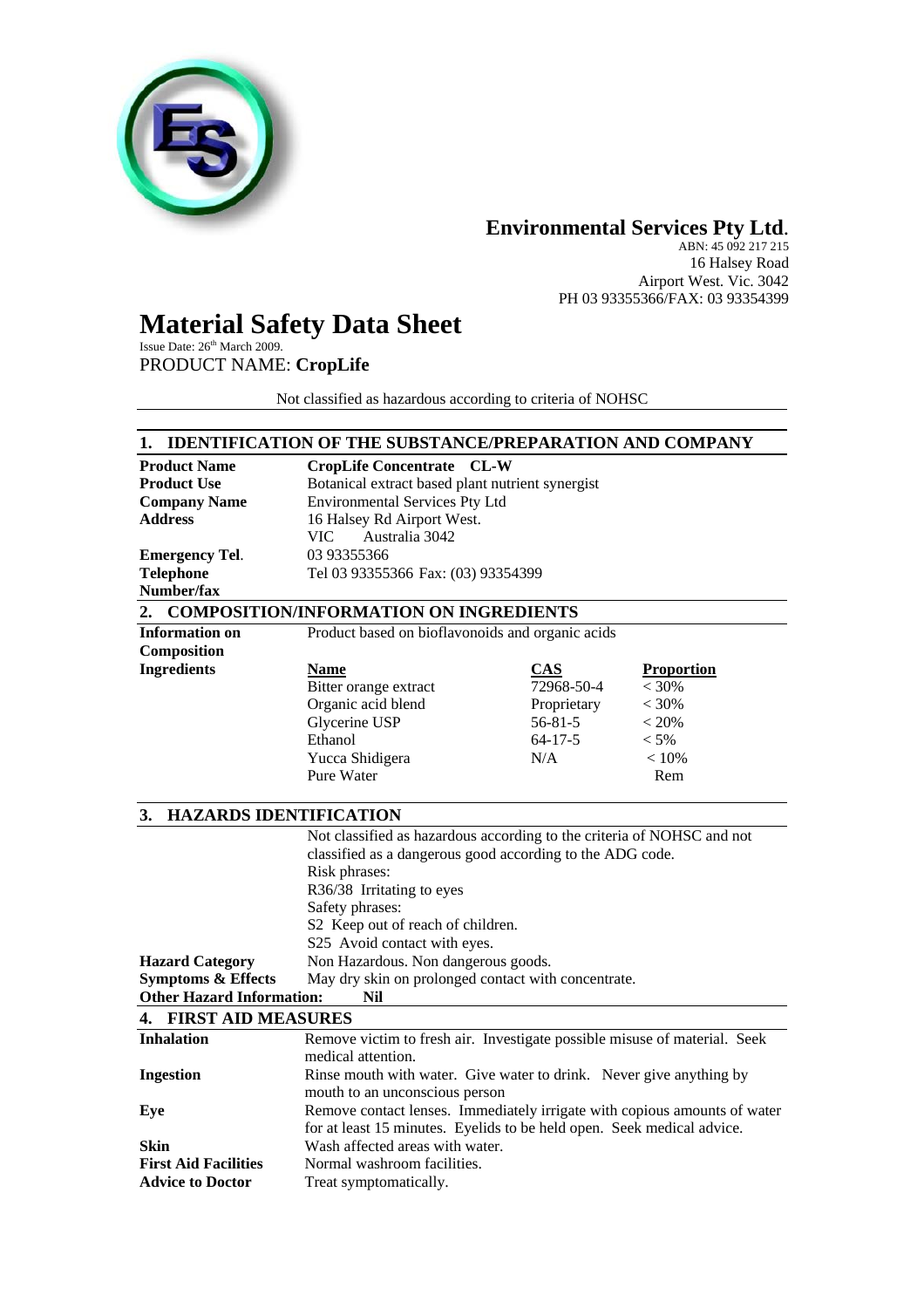# **Material Safety Data Sheet**

Not classified as hazardous according to criteria of NOHSC

| <b>FIRE FIGHTING MEASURES</b><br>5. |                                                                                         |
|-------------------------------------|-----------------------------------------------------------------------------------------|
| <b>Extinguishing Media</b>          | Use extinguishing media suitable for surrounding fire situation.                        |
| <b>Specific Hazards</b>             | Nil.                                                                                    |
| <b>Precautions in</b>               | Firefighters should wear Self-Contained Breathing Apparatus and full                    |
| connection with Fire                | protective clothing to minimise exposure. Promptly isolate the scene by                 |
|                                     | removing all persons from the vicinity of the incident if there is a fire. If           |
|                                     | safe to do so, remove undamaged containers from fire area.                              |
| 6.                                  | <b>ACCIDENTAL RELEASE MEASURES</b>                                                      |
| Spills & Disposal                   | Contain and collect using absorbent material. Small spills may be flushed to            |
|                                     | sewer. Dispose of to landfill.                                                          |
|                                     |                                                                                         |
| <b>HANDLING AND STORAGE</b><br>7.   |                                                                                         |
| <b>Handling</b>                     | Repeated or prolonged exposure to the concentrate without personal                      |
|                                     | protection should be avoided in order to lessen the possibility of disorders.           |
|                                     | It is essential that all who come into contact with this material maintain good         |
|                                     | standards of personal hygiene ie. washing hands prior to eating, drinking or            |
|                                     | going to the toilet Keep container closed and bung in place.                            |
| <b>Storage</b>                      | Keep containers closed when not in use and securely sealed and protected                |
|                                     | against physical damage. Inspect regularly for deficiencies such as damage<br>or leaks. |
|                                     |                                                                                         |
| 8.                                  | <b>EXPOSURE CONTROLS, PERSONAL PROTECTION</b>                                           |
| <b>Exposure Limits</b>              | No value assigned for this specific material by the National Occupational               |
|                                     | Health and Safety Commission (NOHSC). However as with all chemicals,                    |
|                                     | exposure to concentrate should be kept to the least possible levels.                    |
| <b>Respiratory Protection</b>       | Not necessary for the diluted product or when handling concentrate.                     |
| <b>Eye Protection</b>               | Safety glasses.                                                                         |
| <b>Hand Protection</b>              | Plastic or rubber gloves recommended when handling concentrate. Incidental              |
|                                     | skin contact is not harmful.                                                            |
| <b>Body Protection</b>              | $N/A$ .                                                                                 |
| <b>Eng. Controls</b>                | $N/A$ .                                                                                 |
| <b>Other information</b>            | No Biological Limit Value allocated.                                                    |
| 9.                                  | PHYSICAL AND CHEMICAL PROPERTIES                                                        |
| <b>Appearance</b>                   | Clear deep red/brown medium viscosity liquid                                            |
| Odour                               | bitter sweet scent                                                                      |
| <b>Boiling Point</b>                | $105^0C$                                                                                |

| <i><b>Trpearance</b></i>                  | Creat acception brown incurant visco. |
|-------------------------------------------|---------------------------------------|
| Odour                                     | bitter sweet scent                    |
| <b>Boiling Point</b>                      | $105^0C$                              |
| рH                                        | 3.5 (neat), 5.8 (1% solution)         |
| <b>Solubility in Water</b>                | emulsifies in water                   |
| <b>Specific Gravity</b>                   | 1.12 @ 20 $^0C$                       |
| $(H_2O = 1)$                              |                                       |
| <b>Physical State</b>                     | Liquid.                               |
| <b>Flash Point</b>                        | Non flammable                         |
| Flammability                              | Non flammable                         |
| <b>Flammable Limits LEL</b> Non flammable |                                       |
| <b>Flammable Limits UEL</b> Non flammable |                                       |
|                                           |                                       |

## **10. STABILITY AND REACTIVITY**

| <b>Stability</b>          | Stable under normal conditions of storage and handling. |
|---------------------------|---------------------------------------------------------|
| <b>Hazardous</b>          | Will not occur.                                         |
| Polymerization            |                                                         |
| <b>Materials to Avoid</b> | Strong oxidizing agents.                                |
| <b>Hazardous</b>          | None known.                                             |
| <b>Decomposition</b>      |                                                         |
| <b>Products</b>           | None known.                                             |
| <b>Hazardous Reaction</b> | Not a fire hazard.                                      |